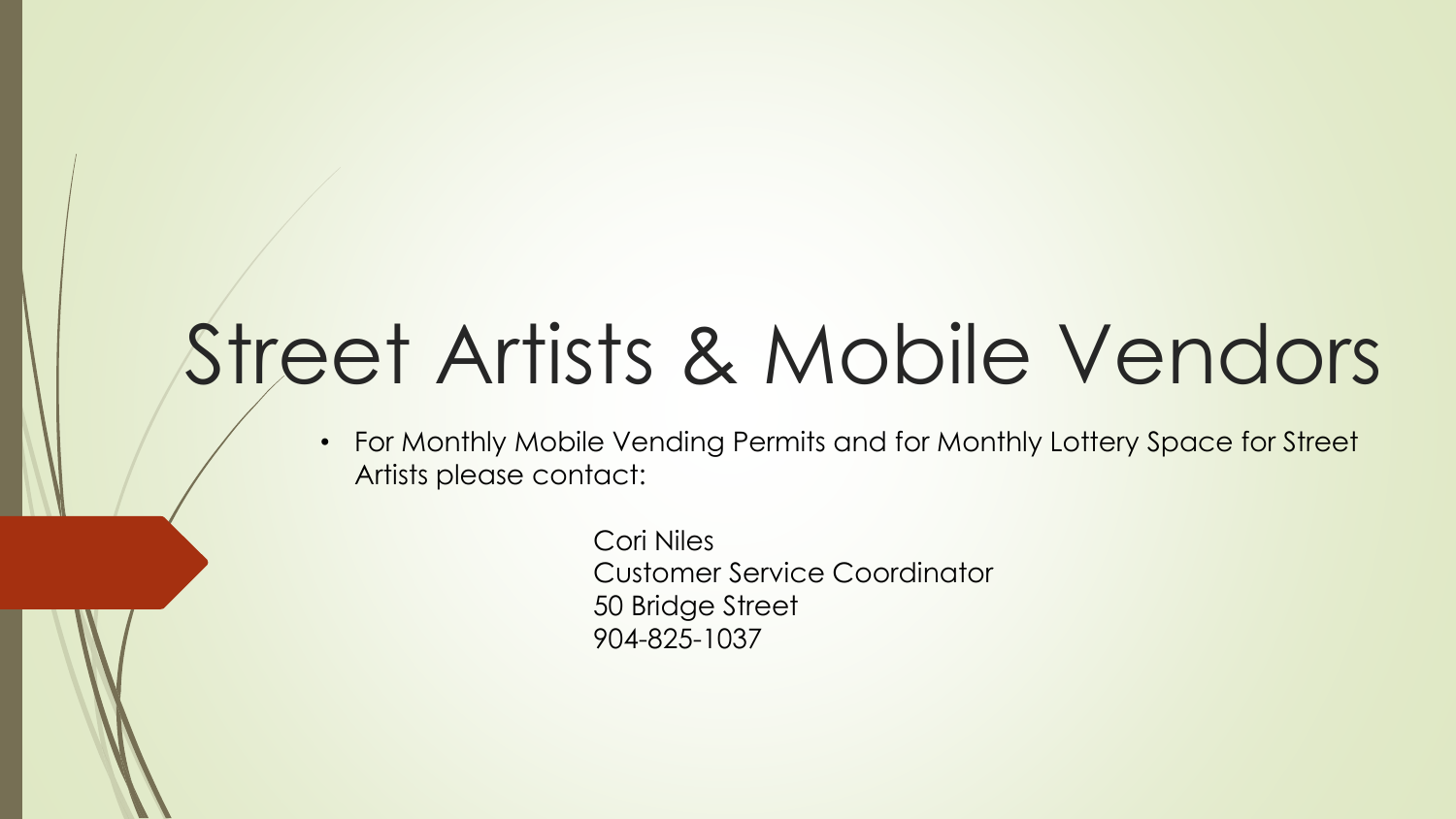## **MOBILE VENDORS**

- *Mobile vendor* is any person or business entity selling tangible goods from a nonpermanent location.
- **Tangible goods** including but not limited to jewelry, t-shirts, plants, stuffed animals, and other physical items.
- **NO** vending of food, beverages or flammable items allowed.
- **Monthly** permit required at a cost of \$25
- **Conditions** of use and hours found at Sec. 17-509 [\(https://library.municode.com/fl/st.\\_augustine/codes/code\\_of\\_ordinances\)](https://library.municode.com/fl/st._augustine/codes/code_of_ordinances)
- First Amendment Expressive Speech (Street Artist) do **NOT** require a Mobile Vending Permit
- Prohibited areas for vending on the following map: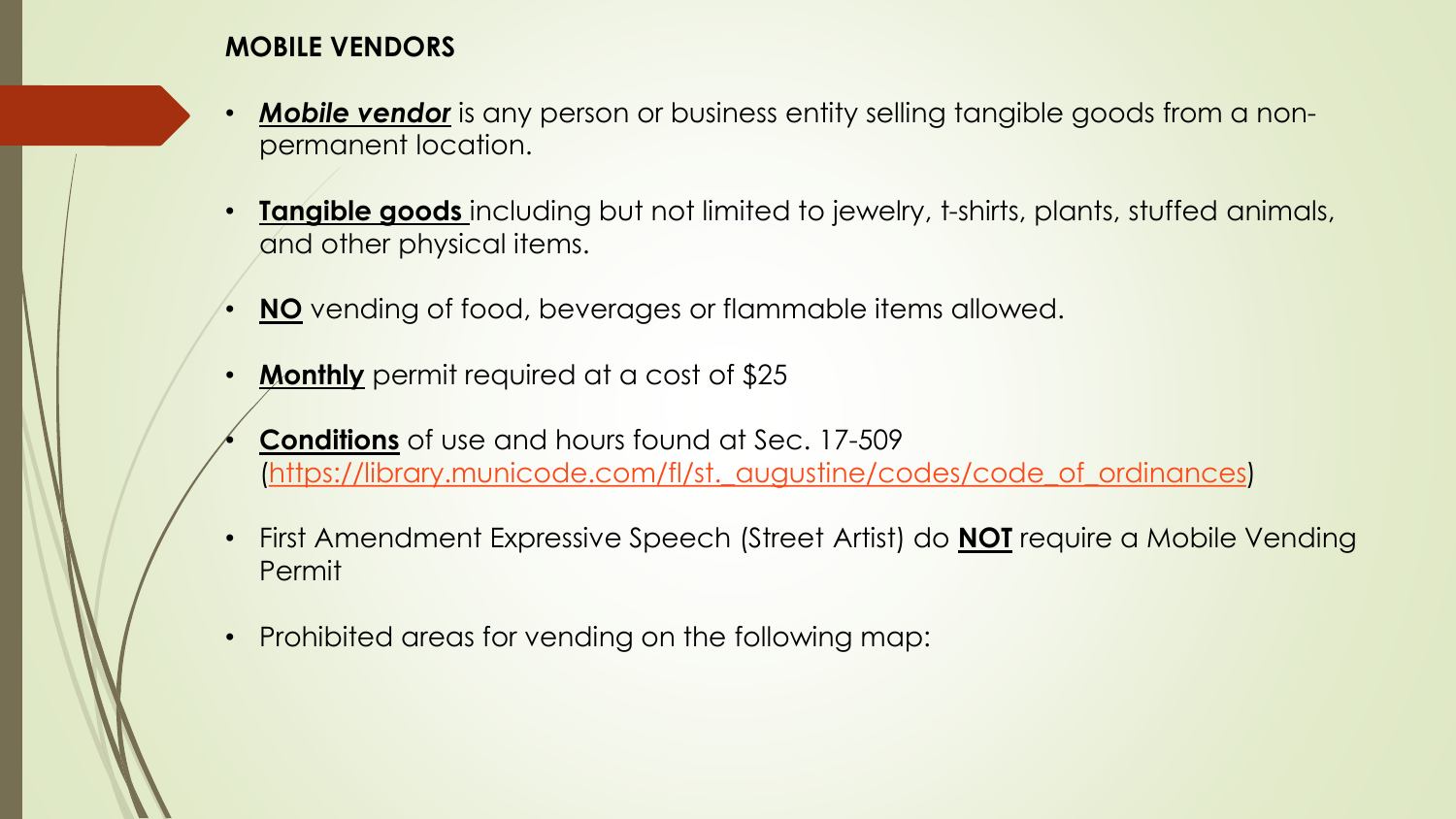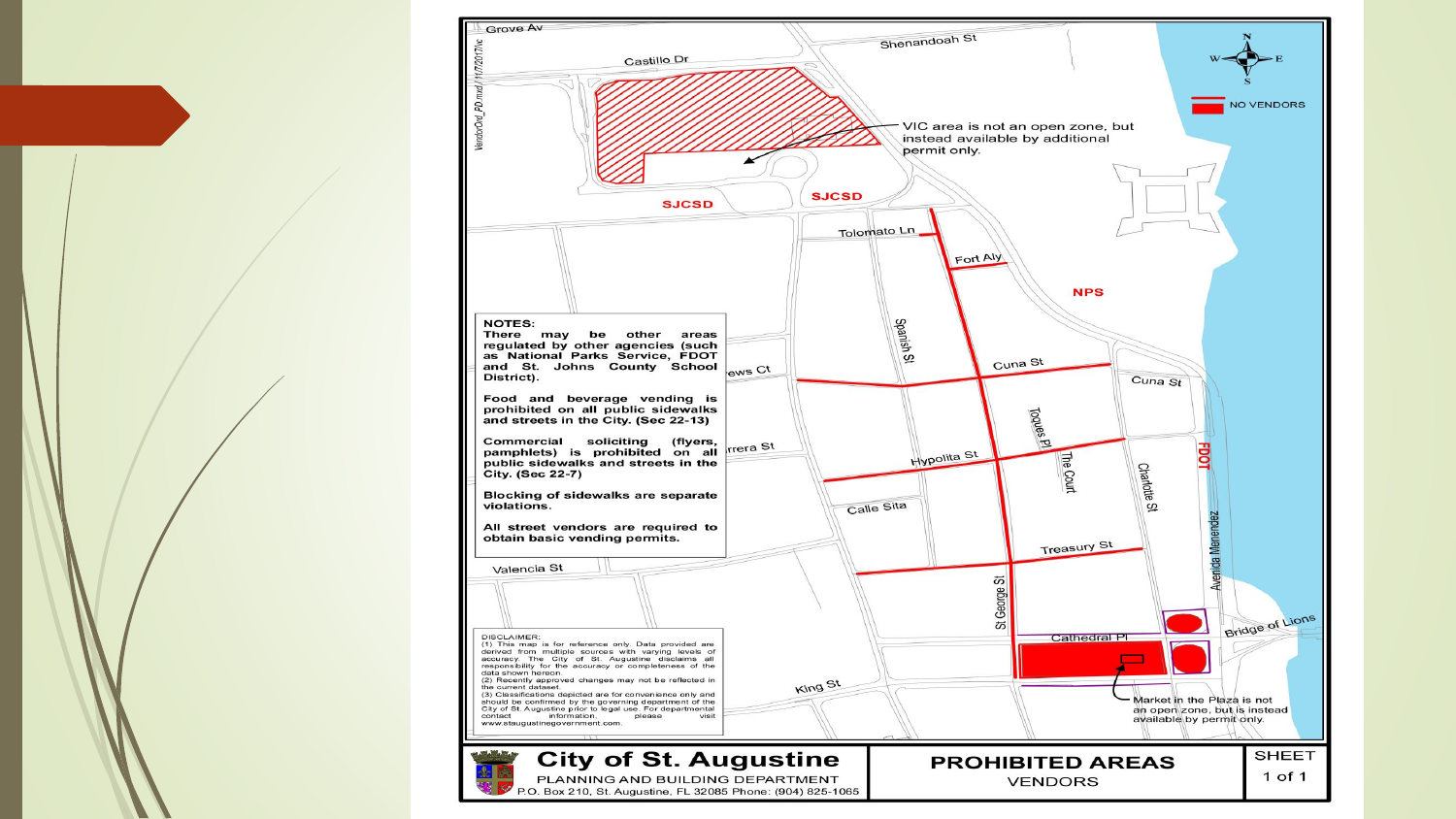## **STREET ARTISTS**

- *Street Artists* is any person engaged in *Expressive Speech* which includes first amendment protected activities such as painting, photography, sculptures, playing musical instruments, singing and other performance artistry.
- **Reserved spaces** available by monthly lottery.
	- **12 spaces in the Market in the Plaza**
	- **12 spaces in the East Loggia by the Historic Downtown Parking Facility**
- **NO** commercial or mobile vendors allowed in the reserved lottery spaces. These include prohibition on food, beverage, jewelry and other items.
- **Street Artist** may incidentally sell their First Amendment protected wares without a separate mobile vending permit.
- **Monthly** permit and lottery application required at a cost of \$25
- **Conditions** of use, prohibitions and hours found at Sec. 22-6 and Sec. 22-19: [\(https://library.municode.com/fl/st.\\_augustine/codes/code\\_of\\_ordinances\)](https://library.municode.com/fl/st._augustine/codes/code_of_ordinances)
- Prohibited areas for Street Artists on the following map: